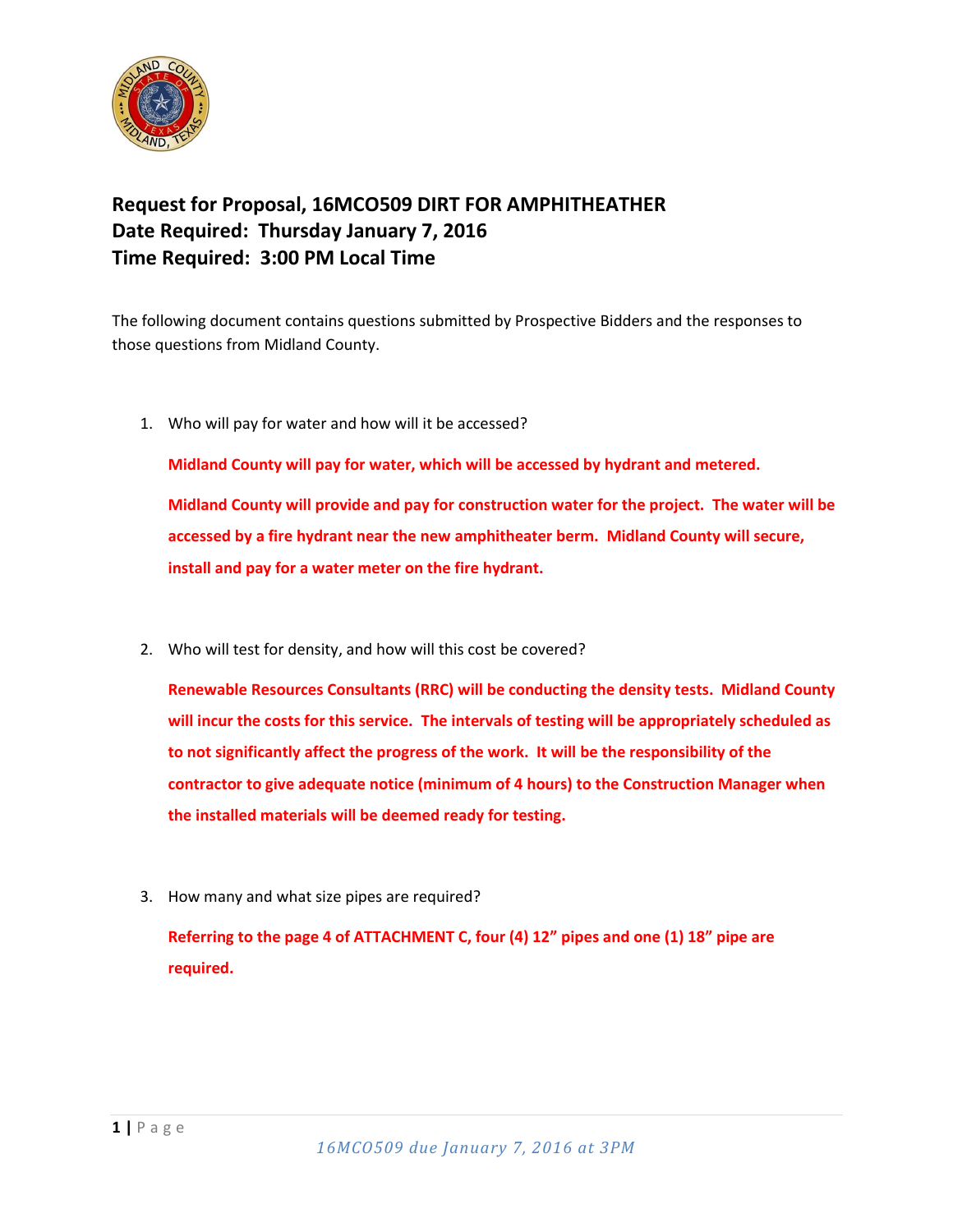

4. Will the contractor be liable for damage to pavement?

**Midland County will not hold the contractor liable for damage to pavement cause by trucks/equipment hauling dirt for this project. The contractor will be responsible for protecting concrete curbs and drives in the haul path.**

5. Where can the contractor dispose of the spoils from the existing berm?

**Any spoils from the existing berm can be placed on the west side of the existing berm and will be hauled off by the County.**

6. What will the County be providing?

**Midland County will provide electricity, water and meter, existing berm materials, and portable toilets for the site for use by contractors.**

7. Will a truck hauling route be provided for the contractor?

**Please see ATTACHMENT E MAP OF TRUCK HAUL ROUTE (2 pages) of ADDENDUM 1. Also, Midland County will clear mesquite and brush to provide a drive path along the west side of the outdoor arena. Imported materials will be delivered to the new berm site via the same truck haul route as the material route for the existing berm materials.**

8. When are the City of Midland's water line placement completion dates?

**As of the date of this Addendum, Midland County does not have a construction date for -the water line installation project in the east right right-of-way from the City of Midland. If this installation affects the progress of the amphitheater project, the County will negotiate a reasonable time extension with the contractor.**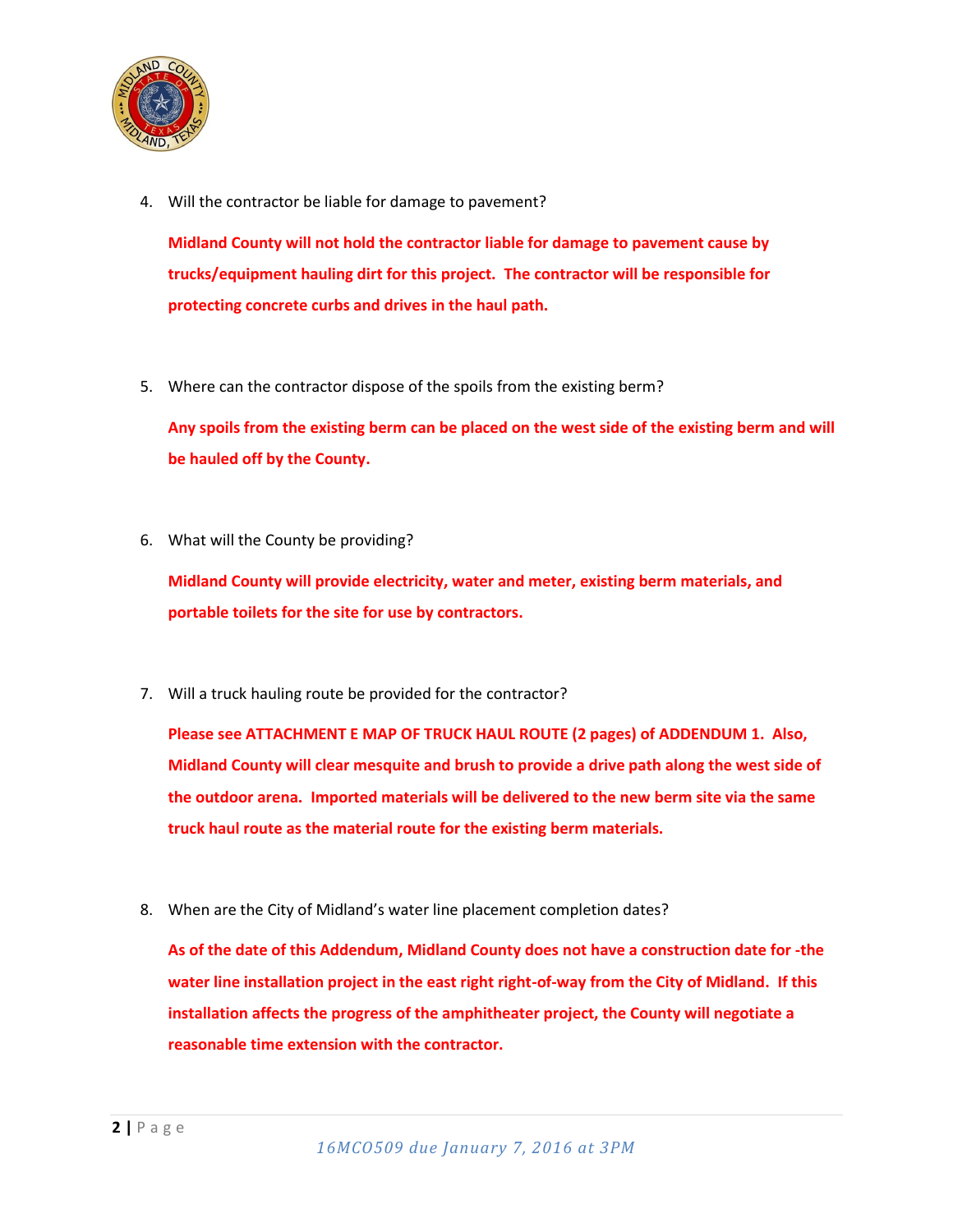

9. What is the schedule of events that will be held at the Midland County Horseshoe during the construction time period?

**Midland County Horseshoe scheduled events that will prevent hauling of materials on the project are as follows:**

- **January 13 (Wednesday) – January 16 (Saturday) AA Midwinter Conference**
- **February 6 (Saturday) Silver Spur Gun Show**
- **February 13 (Saturday) Jr. League Market**
- **February 26 (Friday) – February 27 (Saturday) West Texas Homebuilders**
- **March 11 (Friday) – March 12 (Saturday) Region 2 Junior Rodeo**

**Other events or other circumstances that prevent access to the haul route and cause a delay beyond the control of the contractor will be addressed as described in the specifications for the project. The completion date has been extended to reflect the scheduled events.**

10. Who will stake the site?

**Surveyors will stake the site. Dunaway will work to help make sure the dirt goes where it needs to be.**

**Dunaway Engineering will provide initial site location and layout with offset "witness" locations (dimensions and elevations) for future reference. Dunaway Engineering will provide benchmark references, cartographic references, and electronic CAD drawings in pdf and dwg formats. Dunaway will be available to confirm grading accuracy at reasonable (approximately weekly) intervals during the course of the installation of berm materials. These services will be provided at no expense to the Contractor.**